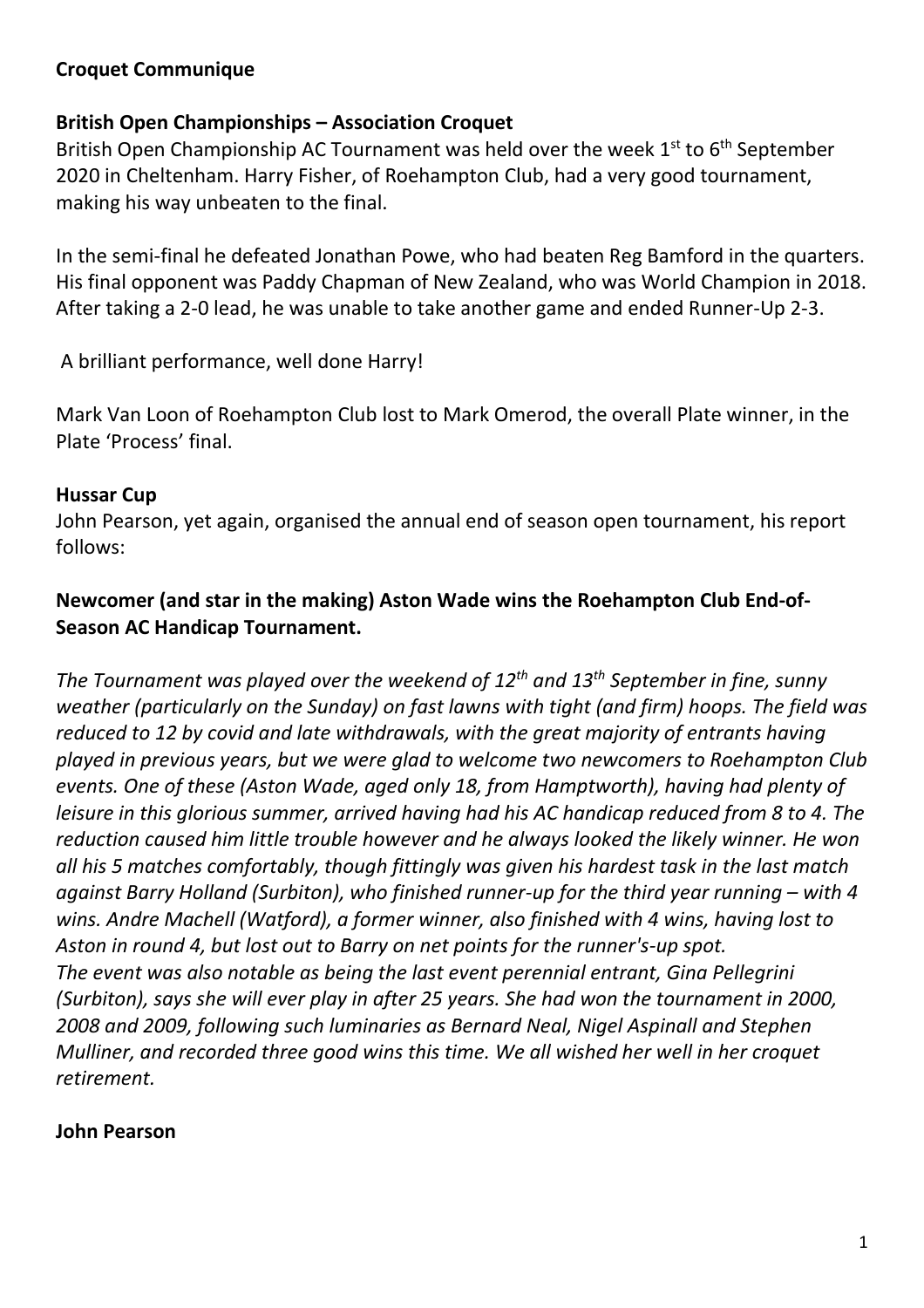

# The Hussar Cup

# **Croquet Association Golf Croquet B Level Final**

This event, which brings together the winners from the qualifying rounds from all around the country, was hosted by Roehampton Club, on the weekend of 5<sup>th</sup> and 6<sup>th</sup> September 2020.

Lynn Pearcy was the only Roehampton player and had a good tournament. Some close losses spurred her on to better things and on the second day produced some magical croquet in the morning rounds.

However, as the rounds progressed it seemed likely there would be a 3-way tie. That eventually became two with 14-year old Jack Good from Bury and Lynn Pearcy of Roehampton Club tied on nine wins.

Jack was declared winner by the narrowest of margins, on a final Hoop count difference of 34 to 33.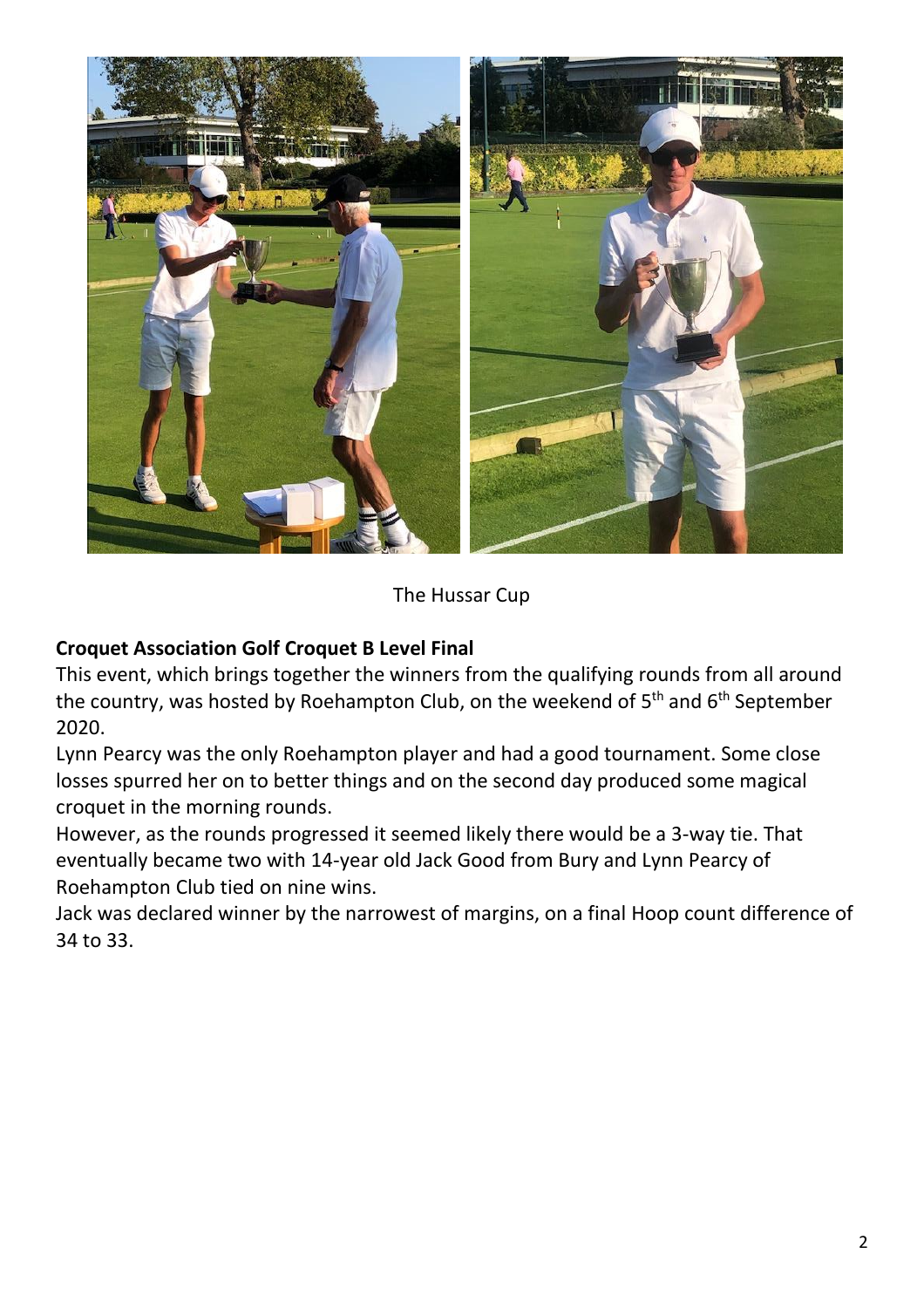

Lynn is to be congratulated on taking part in two qualifying rounds, at Nottingham (won), and Hamptworth (second), and then coming so close in the final.

Jack Good, at 14, will be a name to watch in the future.

#### **Golf Croquet Friendly Match v Hurlingham**

On 4<sup>th</sup> September 2020, a Roehampton Club team, of Mike Pattison, captain, Mike Tumath, Sue Tumath, and Mark Green, travelled to Hurlingham for a friendly match.

After an entertaining day with excellent hospitality, the Roehampton team came from behind to win the last two doubles and were the winners 7-6.